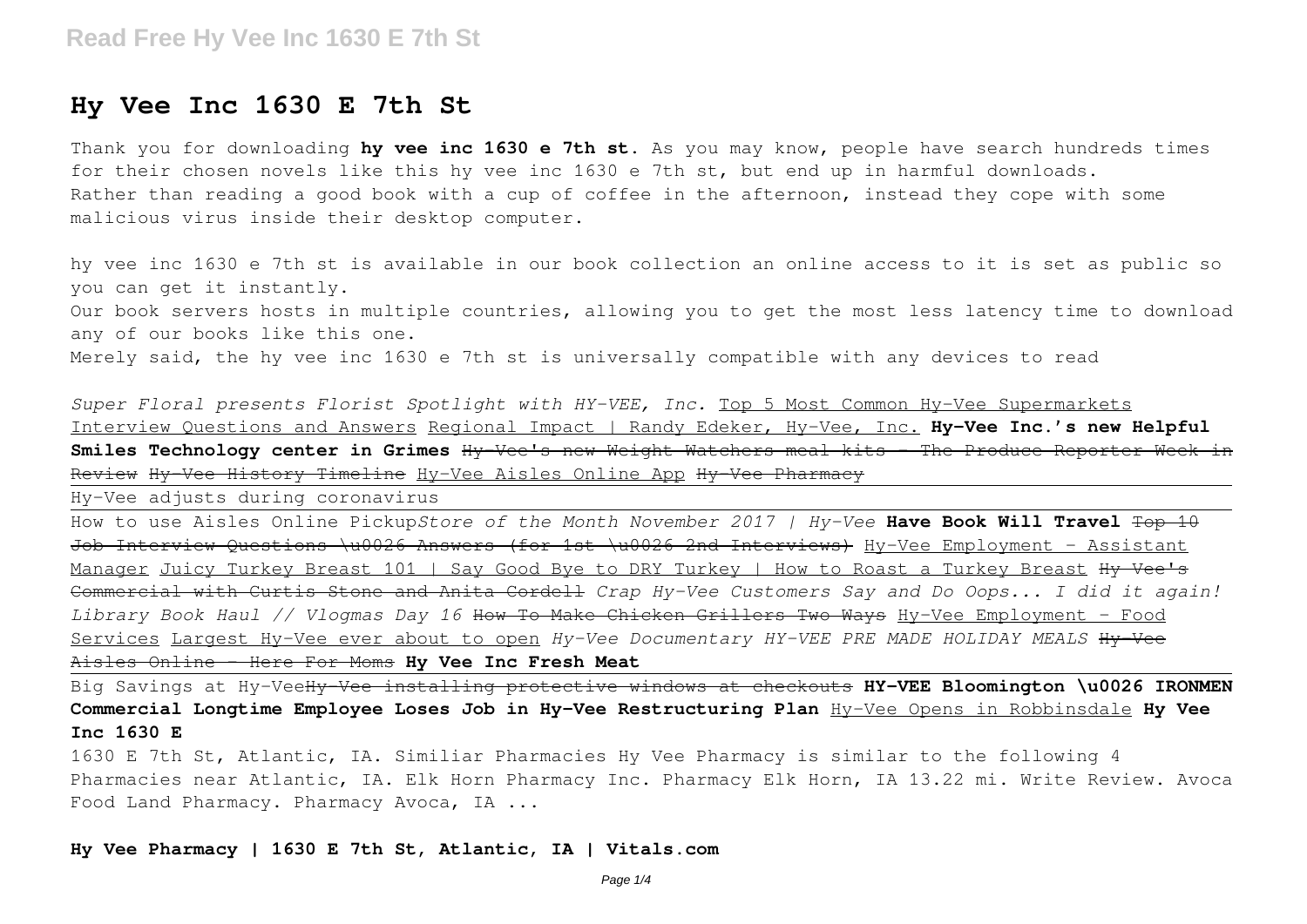## **Read Free Hy Vee Inc 1630 E 7th St**

Hy-Vee Pharmacy. 1630 E 7th St, Atlantic, IA 50022. (712) 243-2240. Claim this business. (712) 243-2240. Directions.

#### **Hy-Vee Pharmacy 1630 E 7th St Atlantic, IA Pharmacies ...**

Hy-Vee Food Stores. 1630 E 7th St, Atlantic, IA 50022. (712) 243-1277. Claim this business. 1 Reviews. (712) 243-1277. Directions.

#### **Hy-Vee Food Stores 1630 E 7th St Atlantic, IA Grocery ...**

Save on your prescriptions at the Hy-Vee Pharmacy at 1630 E 7th St in . Atlantic using discounts from GoodRx. Hy-Vee Pharmacy is a nationwide pharmacy chain that offers a full complement of services. On average, GoodRx's free discounts save Hy-Vee Pharmacy customers 89% vs. the cash price. Even if you have insurance or Medicare, it's still worth checking our prices, as we can often find deals that are lower than your co-pay.

#### **Hy-Vee Pharmacy - 1630 E 7th St Atlantic IA 50022 - GoodRx**

Hy Vee Inc. Customer Support Phone. (712) 243-2240. Hyvee Pharmacy 1026 is doing business as a local retailer of Hy Vee Inc, providing medical supplies and equipment which are considered as Medicare chargeable items. The store is located at 1630 E 7th St Atlantic, IA 50022 and can be contacted via phone number (712) 243-2240 .

#### **Hyvee Pharmacy 1026 - Hy Vee Inc at 1630 E 7th St Atlantic ...**

Get reviews, hours, directions, coupons and more for Hy-Vee at 1630 E 7th St, Atlantic, IA 50022. Search for other Grocery Stores in Atlantic on The Real Yellow Pages®.

## **Hy-Vee 1630 E 7th St, Atlantic, IA 50022 - YP.com**

Hy Vee Inc 1630 E Save on your prescriptions at the Hy-Vee Pharmacy at 1630 E 7th St in Atlantic using discounts from GoodRx. Hy-Vee Pharmacy is a nationwide pharmacy chain that offers a full complement of services. On average, GoodRx's free discounts save Hy-Vee Pharmacy customers 88 % vs. the cash price.

#### **Hy Vee Inc 1630 E 7th St - download.truyenyy.com**

Hy-Vee Customer Care Center Hy-Vee Customer Care - (800) 772-4098 Fuel Saver Customer Care - (800) 232-2580 Representatives on duty 24/7 (except holidays) Hy-Vee Product Information 8:00 a.m. to 4:00 p.m. Mon-Fri - (800) 289-8343 [email protected] Media Inquiries Communications Department – (515) 559-5770. Corporate Office Hy-Vee, Inc. 5820 ... Page 2/4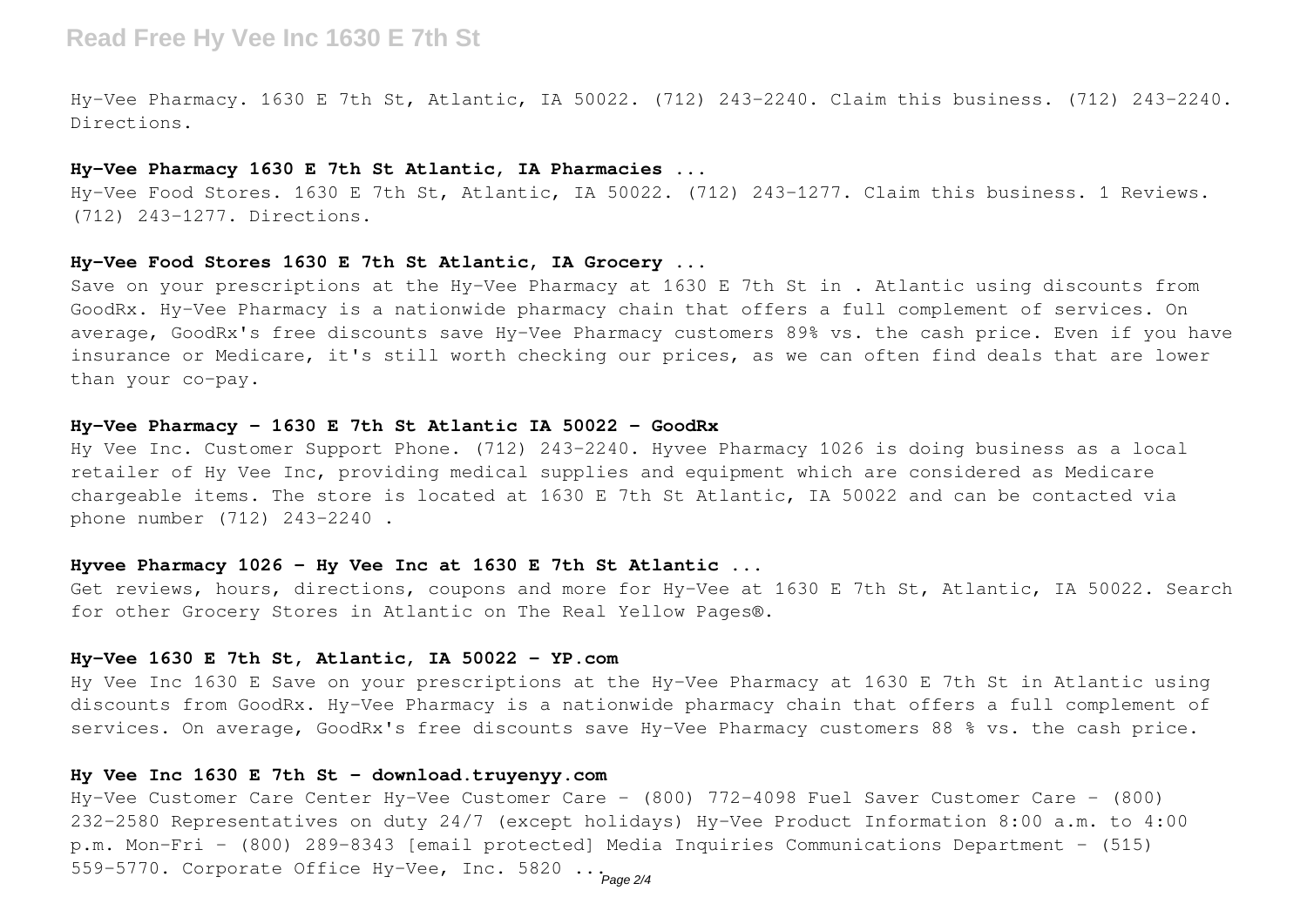#### **Contact Us – Hy-Vee**

We know the gatherings may be smaller this year, but Hy-Vee has your meal covered so you can just enjoy the day! Shop Now . Meat Bundle Packs. Deals so good, it might make the turkey jealous. Save a bundle on meat bundles, now at Hy-Vee. Shop Now . Winter Boot Deals. Winter boot deals are on fire! Stop in and grab a pair for \$19.99 at DSW at Hy ...

#### **Hy-Vee - Your employee-owned grocery store**

Hyvee Pharmacy 1026 is a local pharmacy of Hy Vee Inc, its parent company, in Atlantic, Iowa. Hyvee Pharmacy 1026 sells a total of 11 Medicare chargeable items at 1630 E 7Th St, Atlantic, IA 50022. These items are covered under most of Medicare plans. You should contact Hyvee Pharmacy 1026 by phone: (712) 243-2240 for more detail about medical equipment, supplies and Medicare payment they offered.

#### **Hyvee Pharmacy 1026 - Atlantic IA near 1630 E 7Th St, 1630 ...**

Find 3 listings related to Hy Vee Store in New York on YP.com. See reviews, photos, directions, phone numbers and more for Hy Vee Store locations in New York, NY.

#### **Hy Vee Store in New York, NY with Reviews - YP.com**

Hy-Vee in Atlantic, IA -- Get driving directions to 1630 E 7th St Atlantic, IA 50022. Add reviews and photos for Hy-Vee. Hy-Vee appears in: Cafes, Delicatessens, Grocery Stores & Supermarkets, Caterers, Signs Wholesale & Manufacturers

### **Hy-Vee in Atlantic, IA | 1630 E 7th St, Atlantic, IA ...**

Hy-Vee will match each donation dollar for dollar, up to \$500,000. Each donation will help provide items to local food banks and support those in need during these challenging times. 04/15/2020 Try Hy-Vee's Mealtime To Go today! Grabbing dinner has never been easier! With Hy-Vee's Mealtime To Go offerings, you can order delicious meals online ...

#### **Hy-Vee, 1630 E 7th St, Atlantic, IA (2020)**

HY-VEE FOOD STORE #1026. 1630 E 7th St. Atlantic, IA, 50022-1909. Agent | Closed • Until 7:30 AM. Why wait? Transfer money online now. Phone: ...

**Western Union at 1630 E 7th St Atlantic, IA 50022-1909 ...**